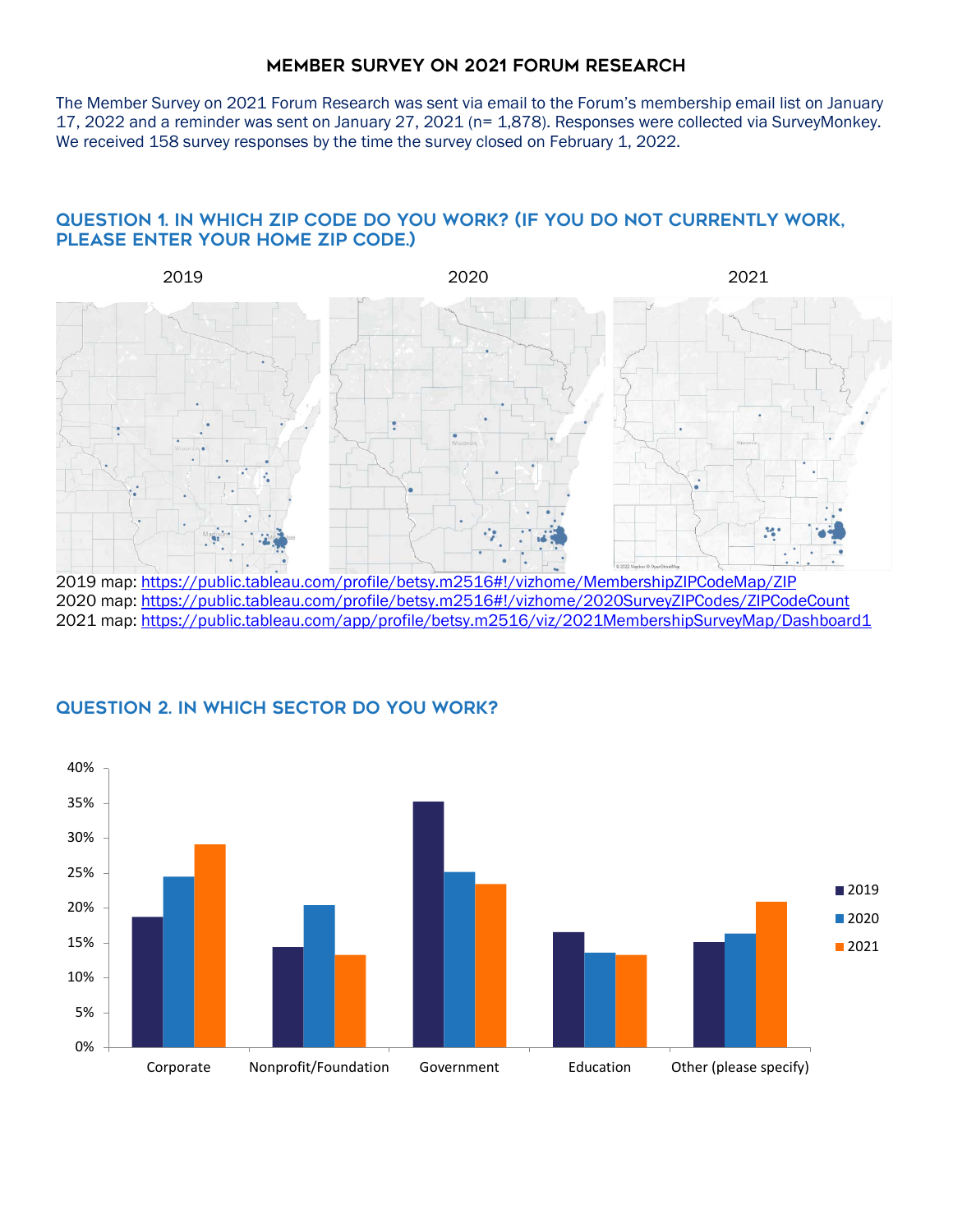#### Question 3. What is your age?

*\*This question was not asked in 2018 and age ranges were modified slightly in 2020 (split 65+) and 2021 (eliminated under 18).*



## Question 4. Which Forum membership benefits do you take advantage of?

#### (check all that apply)

*\*This option was not included in the question in 2018 or 2019.* 

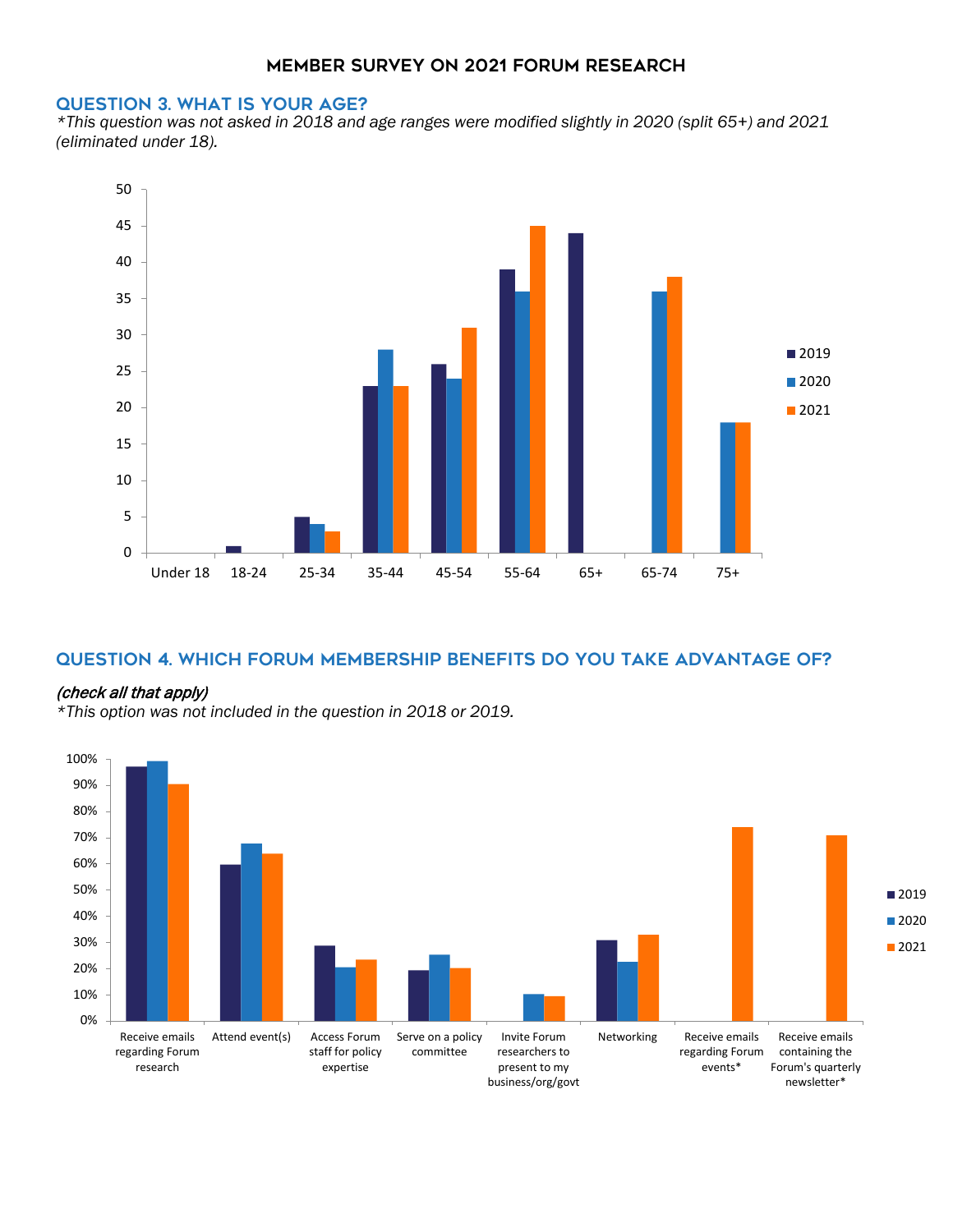

**READABILITY**



**TIMELINESS**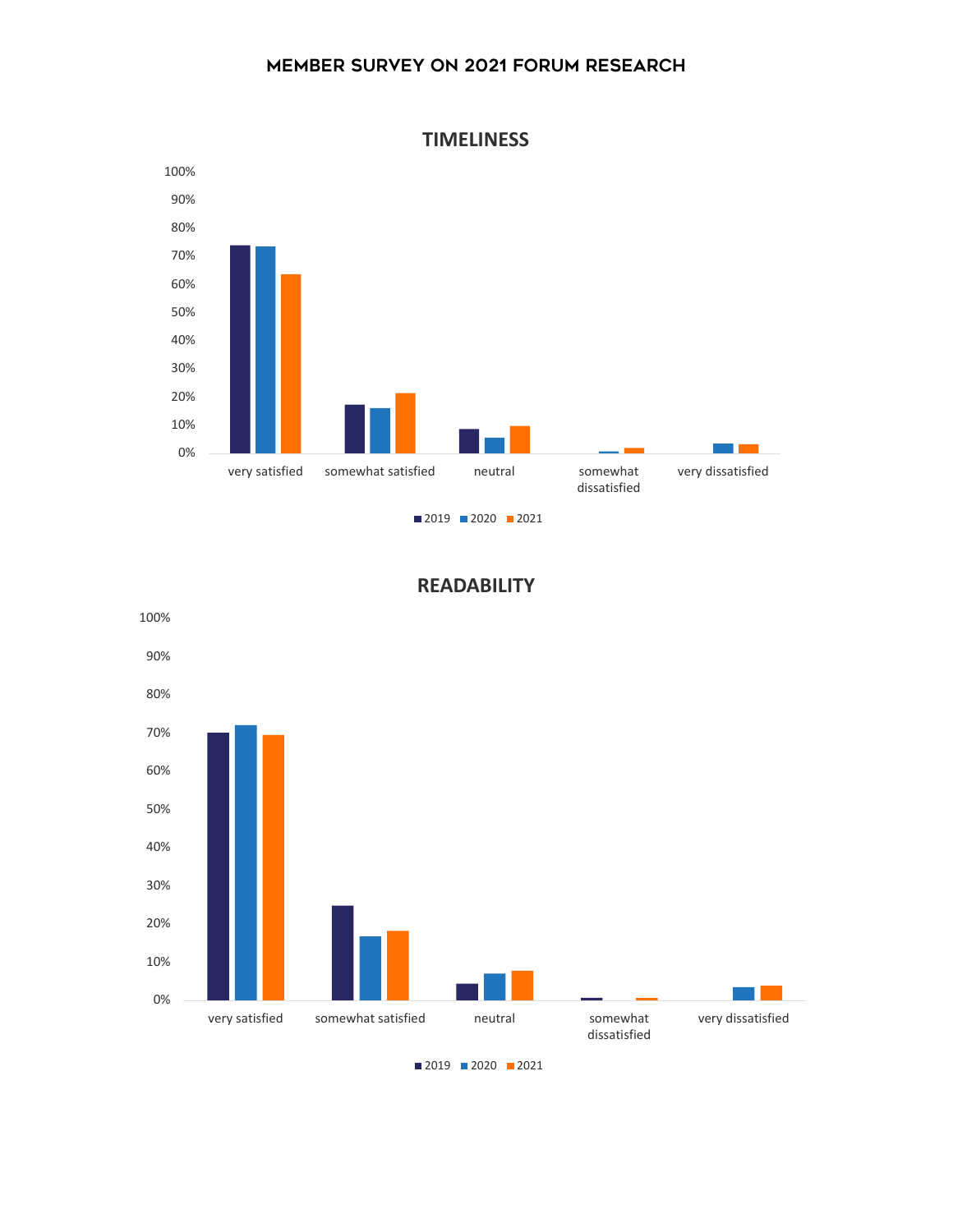



## **OBJECTIVITY**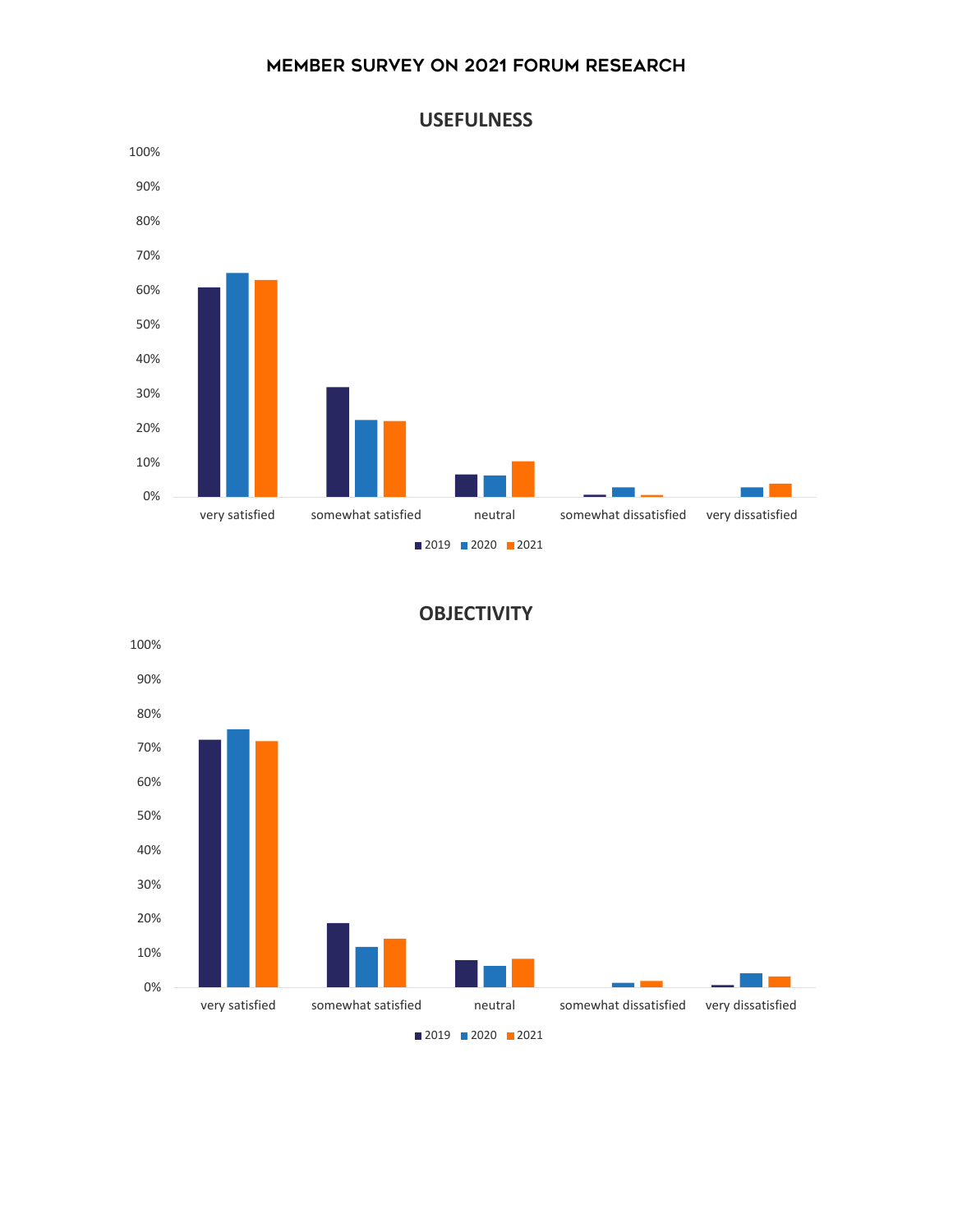

#### The Forum's research focuses on a variety of policy issues, including those listed below. Please check those that are valuable to you. (check all that apply)

*\*Early childhood education and higher education were added in 2020. Arts and culture and parks and recreation were added in 2021, while "Social services" became "Health and social services"*

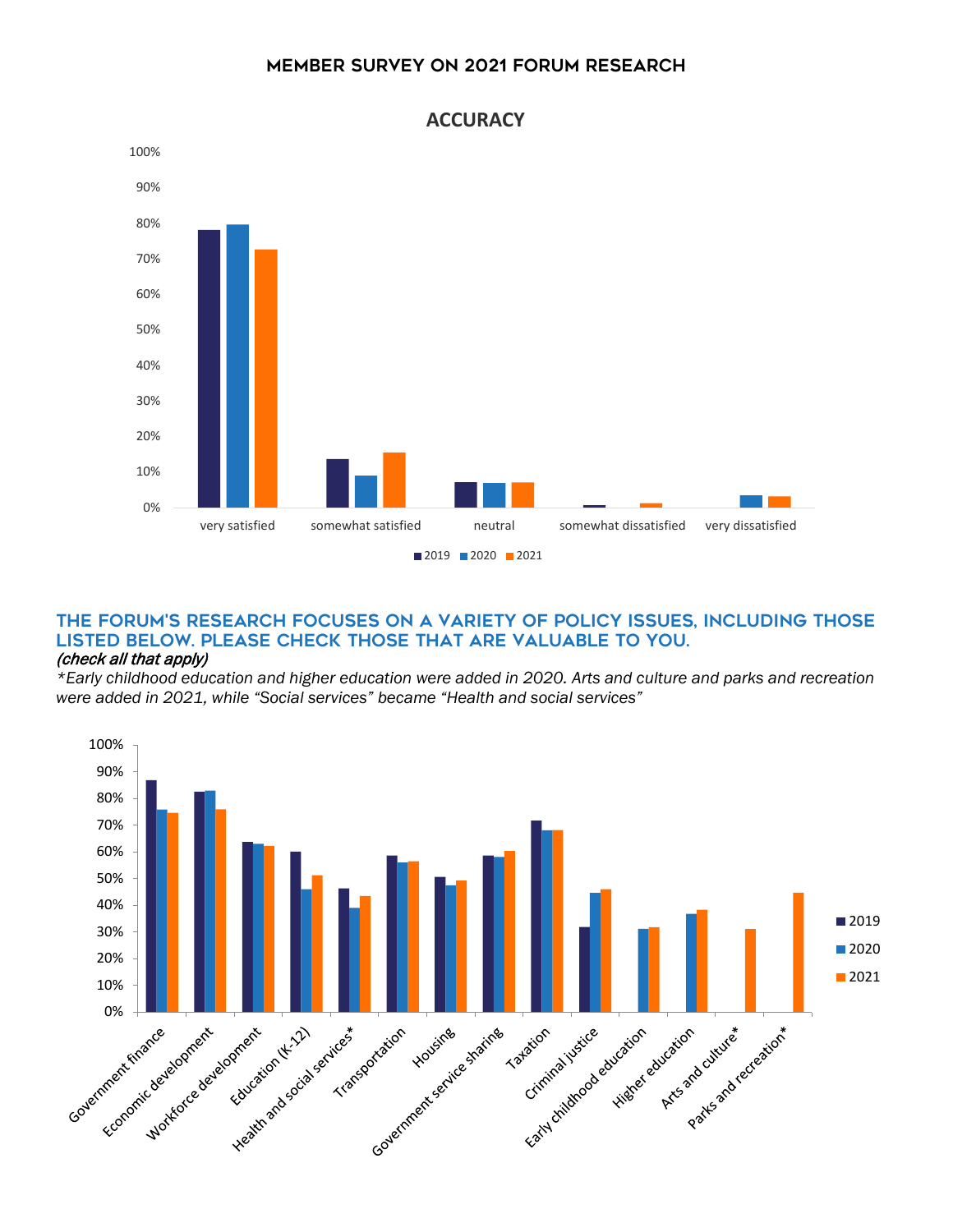## The Forum communicates our research in a variety of ways. Which of the following do you find useful?

#### (check all that apply)

*\*LinkedIn was not included as an option in 2019.*



#### THROUGHOUT 2020 AND 2021, THE FORUM HOSTED VIRTUAL FORUM FRIDAY EVENTS. ON A scale of 1 to 5 (1 = not valuable, 5 = very valuable), how valuable do you find Forum Friday events?

*Please select N/A if you are not familiar with these events.*